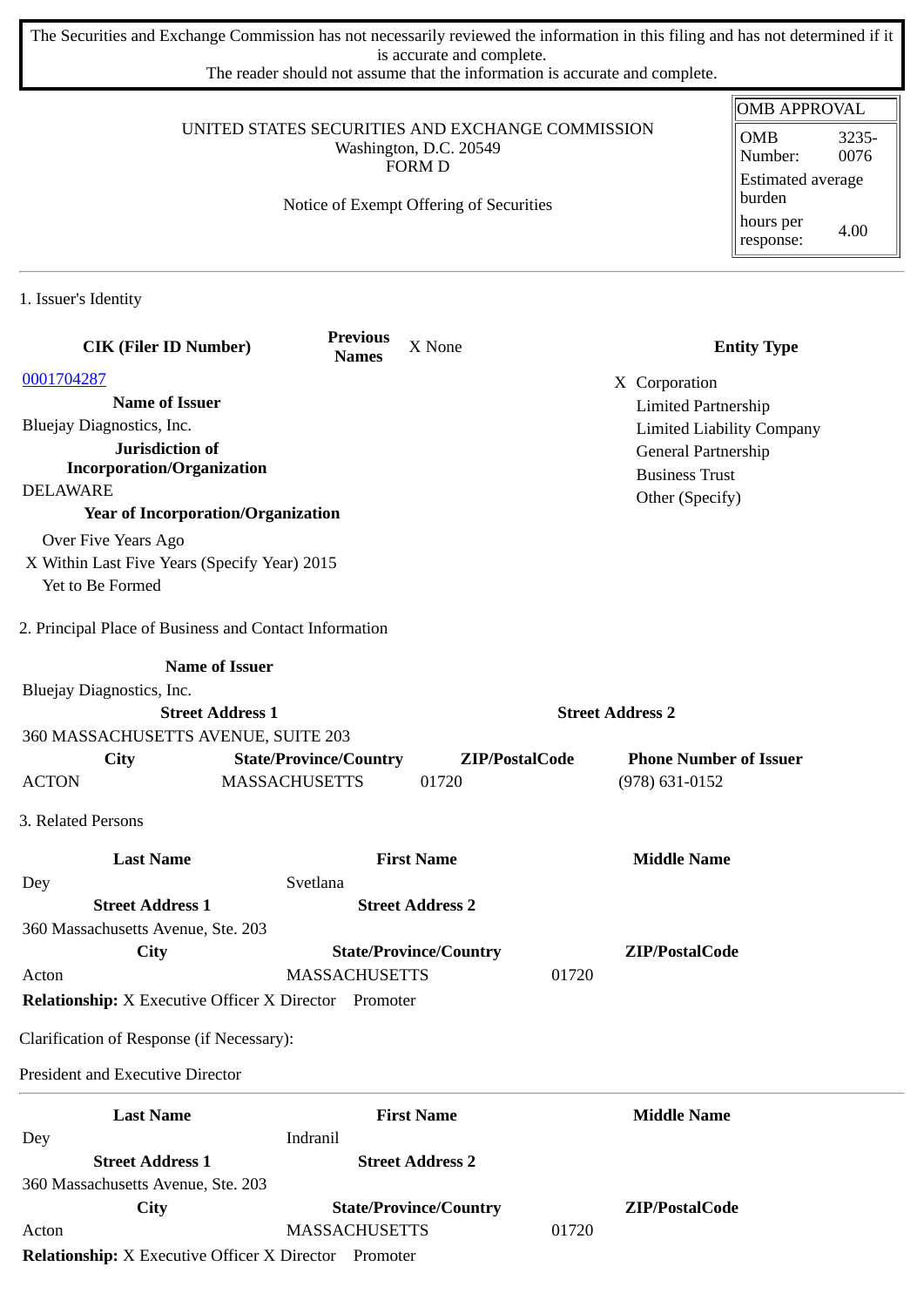Clarification of Response (if Necessary):

Chief Executive Officer

| <b>Last Name</b><br>Wurth                                                                                                                                                                                                         | <b>First Name</b><br>Douglas                                                                | <b>Middle Name</b>      |
|-----------------------------------------------------------------------------------------------------------------------------------------------------------------------------------------------------------------------------------|---------------------------------------------------------------------------------------------|-------------------------|
| <b>Street Address 1</b><br>18 East 77th Street<br><b>City</b><br>New York<br><b>Relationship:</b> Executive Officer X Director Promoter<br>Clarification of Response (if Necessary):                                              | <b>Street Address 2</b><br>Apartment 5A<br><b>State/Province/Country</b><br><b>NEW YORK</b> | ZIP/PostalCode<br>10075 |
| <b>Last Name</b><br>Chase                                                                                                                                                                                                         | <b>First Name</b><br>Donald                                                                 | <b>Middle Name</b>      |
| <b>Street Address 1</b><br>39 Timber Ridge Road<br><b>City</b><br>West Springfield<br><b>Relationship:</b> Executive Officer X Director Promoter<br>Clarification of Response (if Necessary):                                     | <b>Street Address 2</b><br><b>State/Province/Country</b><br><b>MASSACHUSETTS</b>            | ZIP/PostalCode<br>01089 |
| <b>Last Name</b>                                                                                                                                                                                                                  | <b>First Name</b>                                                                           | <b>Middle Name</b>      |
| Medhi<br><b>Street Address 1</b><br>152 Newton Street<br>City<br>Weston<br>Relationship: Executive Officer X Director Promoter<br>Clarification of Response (if Necessary):                                                       | Mirza<br><b>Street Address 2</b><br><b>State/Province/Country</b><br><b>MASSACHUSETTS</b>   | ZIP/PostalCode<br>02496 |
| <b>Last Name</b>                                                                                                                                                                                                                  | <b>First Name</b>                                                                           | <b>Middle Name</b>      |
| Loomis<br><b>Street Address 1</b><br>7 Airport Park Boulevard<br><b>City</b><br>Latham<br><b>Relationship:</b> Executive Officer X Director Promoter<br>Clarification of Response (if Necessary):                                 | Arthur<br><b>Street Address 2</b><br><b>State/Province/Country</b><br><b>NEW YORK</b>       | ZIP/PostalCode<br>12210 |
| <b>Last Name</b><br>Haidri                                                                                                                                                                                                        | <b>First Name</b><br>Amman                                                                  | <b>Middle Name</b>      |
| <b>Street Address 1</b><br>360 Massachusetts Avenue, Ste. 203<br>City<br>Acton<br><b>Relationship:</b> X Executive Officer Director Promoter<br>Clarification of Response (if Necessary):<br>VP, President & Business Development | <b>Street Address 2</b><br><b>State/Province/Country</b><br><b>MASSACHUSETTS</b>            | ZIP/PostalCode<br>01720 |
| 4. Industry Group                                                                                                                                                                                                                 |                                                                                             |                         |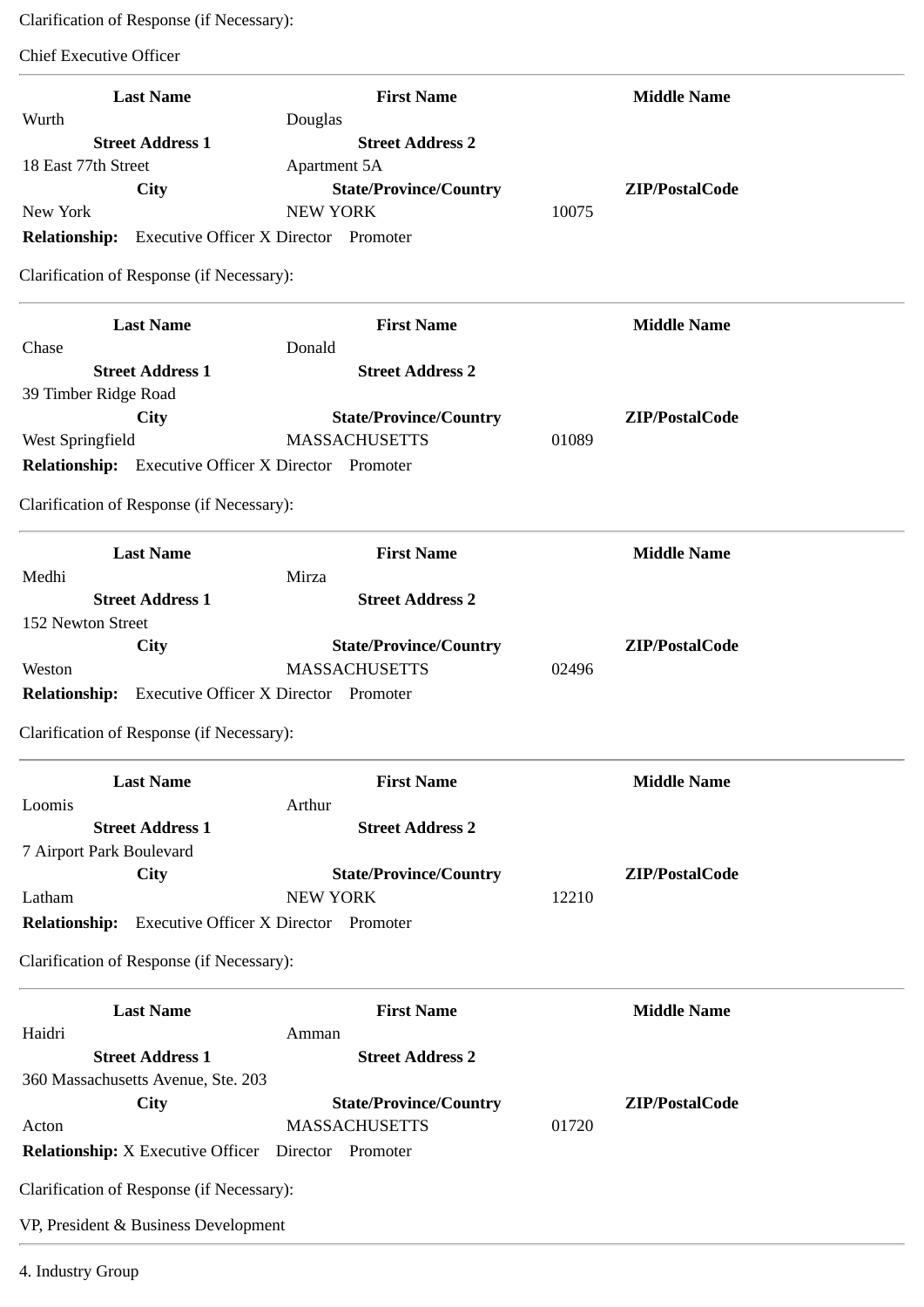| Agriculture<br>Banking & Financial Services                                                                |                | <b>Health Care</b>                                                                                    | Retailing                                                                               |  |
|------------------------------------------------------------------------------------------------------------|----------------|-------------------------------------------------------------------------------------------------------|-----------------------------------------------------------------------------------------|--|
| <b>Commercial Banking</b><br>Insurance<br>Investing<br><b>Investment Banking</b><br>Pooled Investment Fund |                | Biotechnology<br>Health Insurance<br>Hospitals & Physicians<br>Pharmaceuticals<br>X Other Health Care | <b>Restaurants</b><br>Technology<br>Computers<br>Telecommunications<br>Other Technology |  |
| Is the issuer registered as<br>an investment company under<br>the Investment Company<br>Act of 1940?       |                | Manufacturing<br><b>Real Estate</b><br>Commercial                                                     | <b>Travel</b><br>Airlines & Airports<br>Lodging & Conventions                           |  |
| Yes                                                                                                        | N <sub>0</sub> | Construction                                                                                          | Tourism & Travel Services                                                               |  |
| Other Banking & Financial Services                                                                         |                | <b>REITS &amp; Finance</b>                                                                            | Other Travel                                                                            |  |
| <b>Business Services</b>                                                                                   |                | Residential                                                                                           | Other                                                                                   |  |
| Energy<br>Coal Mining                                                                                      |                | <b>Other Real Estate</b>                                                                              |                                                                                         |  |
| <b>Electric Utilities</b>                                                                                  |                |                                                                                                       |                                                                                         |  |
| <b>Energy Conservation</b>                                                                                 |                |                                                                                                       |                                                                                         |  |
| <b>Environmental Services</b>                                                                              |                |                                                                                                       |                                                                                         |  |
| Oil & Gas                                                                                                  |                |                                                                                                       |                                                                                         |  |
|                                                                                                            |                |                                                                                                       |                                                                                         |  |

Other Energy

## 5. Issuer Size

| <b>Revenue Range</b>             | <b>OR</b> | <b>Aggregate Net Asset Value Range</b> |
|----------------------------------|-----------|----------------------------------------|
| X No Revenues                    |           | No Aggregate Net Asset Value           |
| $$1 - $1,000,000$                |           | $$1 - $5,000,000$                      |
| $$1,000,001 - $5,000,000$        |           | \$5,000,001 - \$25,000,000             |
| $$5,000,001 -$<br>\$25,000,000   |           | $$25,000,001 - $50,000,000$            |
| $$25,000,001 -$<br>\$100,000,000 |           | \$50,000,001 - \$100,000,000           |
| Over \$100,000,000               |           | Over \$100,000,000                     |
| Decline to Disclose              |           | Decline to Disclose                    |
| Not Applicable                   |           | Not Applicable                         |

6. Federal Exemption(s) and Exclusion(s) Claimed (select all that apply)

|                                           | Investment Company Act Section 3(c) |                    |  |
|-------------------------------------------|-------------------------------------|--------------------|--|
| Rule $504(b)(1)$ (not (i), (ii) or (iii)) | Section $3(c)(1)$                   | Section $3(c)(9)$  |  |
| Rule 504 (b) $(1)(i)$                     | Section $3(c)(2)$                   | Section $3(c)(10)$ |  |
| Rule 504 (b) $(1)(ii)$                    | Section $3(c)(3)$                   | Section $3(c)(11)$ |  |
| Rule 504 (b) $(1)(iii)$<br>X Rule 506(b)  | Section $3(c)(4)$                   | Section $3(c)(12)$ |  |
| Rule $506(c)$                             | Section $3(c)(5)$                   | Section $3(c)(13)$ |  |
| Securities Act Section 4(a)(5)            | Section $3(c)(6)$                   | Section $3(c)(14)$ |  |
|                                           | Section $3(c)(7)$                   |                    |  |

- 7. Type of Filing
- X New Notice Date of First Sale 2019-04-05 First Sale Yet to Occur Amendment
- 8. Duration of Offering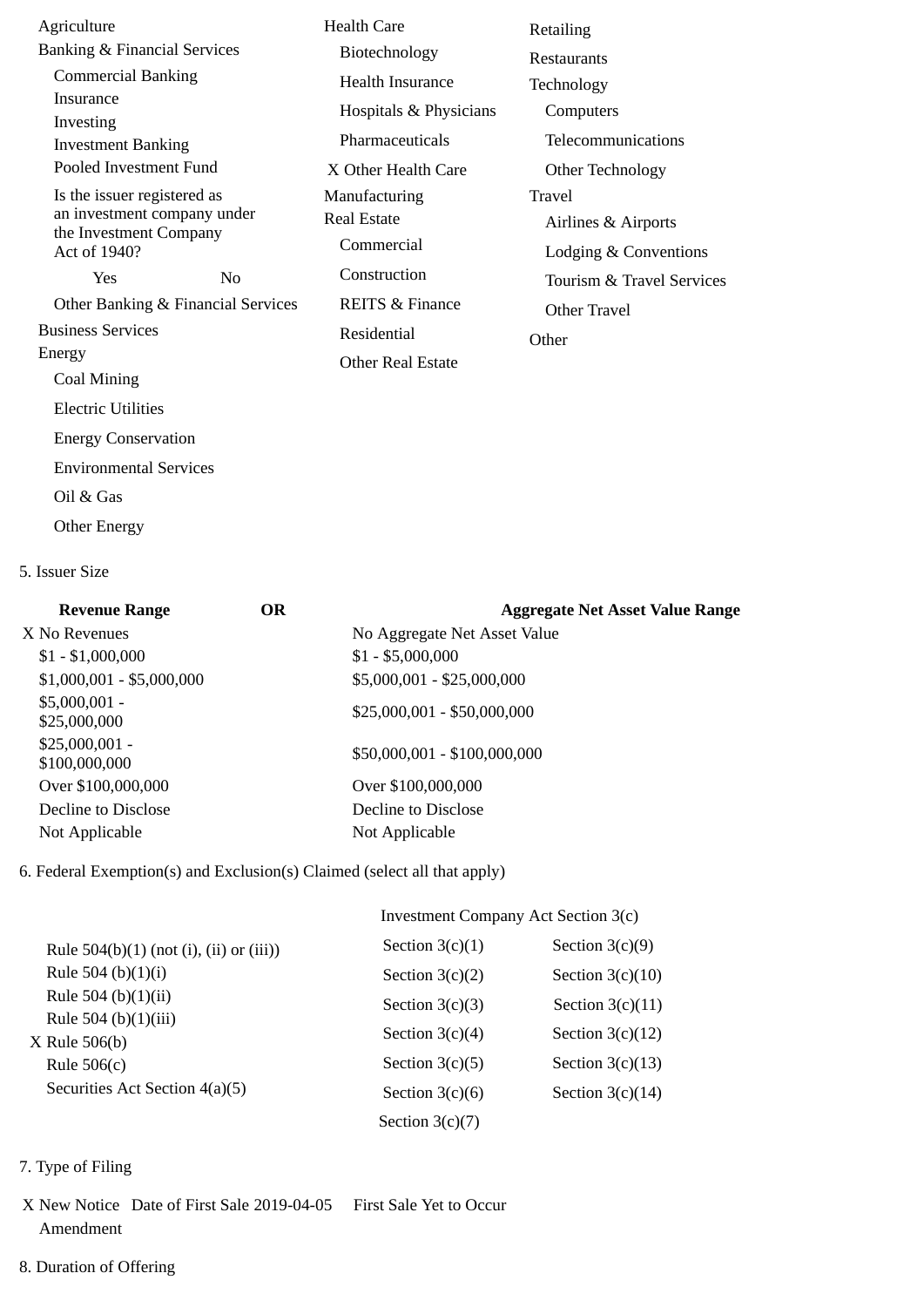| Does the Issuer intend this offering to last more than one year?                                                                                                                   |                         |                                                                                                                                  | Yes X No                                                                                                                                                                                                                                                                                                                                                                                                                                       |                 |
|------------------------------------------------------------------------------------------------------------------------------------------------------------------------------------|-------------------------|----------------------------------------------------------------------------------------------------------------------------------|------------------------------------------------------------------------------------------------------------------------------------------------------------------------------------------------------------------------------------------------------------------------------------------------------------------------------------------------------------------------------------------------------------------------------------------------|-----------------|
| 9. Type(s) of Securities Offered (select all that apply)                                                                                                                           |                         |                                                                                                                                  |                                                                                                                                                                                                                                                                                                                                                                                                                                                |                 |
| X Equity<br>Debt<br>X Option, Warrant or Other Right to Acquire Another Security<br>Security to be Acquired Upon Exercise of Option, Warrant or<br>Other Right to Acquire Security |                         | Pooled Investment Fund Interests<br><b>Tenant-in-Common Securities</b><br><b>Mineral Property Securities</b><br>Other (describe) |                                                                                                                                                                                                                                                                                                                                                                                                                                                |                 |
| 10. Business Combination Transaction                                                                                                                                               |                         |                                                                                                                                  |                                                                                                                                                                                                                                                                                                                                                                                                                                                |                 |
| Is this offering being made in connection with a business combination transaction, such as<br>a merger, acquisition or exchange offer?                                             |                         |                                                                                                                                  | Yes X No                                                                                                                                                                                                                                                                                                                                                                                                                                       |                 |
| Clarification of Response (if Necessary):                                                                                                                                          |                         |                                                                                                                                  |                                                                                                                                                                                                                                                                                                                                                                                                                                                |                 |
| 11. Minimum Investment                                                                                                                                                             |                         |                                                                                                                                  |                                                                                                                                                                                                                                                                                                                                                                                                                                                |                 |
| Minimum investment accepted from any outside investor \$0 USD                                                                                                                      |                         |                                                                                                                                  |                                                                                                                                                                                                                                                                                                                                                                                                                                                |                 |
| 12. Sales Compensation                                                                                                                                                             |                         |                                                                                                                                  |                                                                                                                                                                                                                                                                                                                                                                                                                                                |                 |
| Recipient                                                                                                                                                                          |                         |                                                                                                                                  | Recipient CRD Number X None                                                                                                                                                                                                                                                                                                                                                                                                                    |                 |
| (Associated) Broker or Dealer X None                                                                                                                                               |                         |                                                                                                                                  | (Associated) Broker or Dealer CRD Number X None                                                                                                                                                                                                                                                                                                                                                                                                |                 |
|                                                                                                                                                                                    | <b>Street Address 1</b> |                                                                                                                                  | <b>Street Address 2</b>                                                                                                                                                                                                                                                                                                                                                                                                                        |                 |
| City                                                                                                                                                                               |                         |                                                                                                                                  | State/Province/Country                                                                                                                                                                                                                                                                                                                                                                                                                         | ZIP/Postal Code |
| State(s) of Solicitation (select all that apply)<br>Check "All States" or check individual States                                                                                  |                         | <b>All States</b>                                                                                                                | Foreign/non-US                                                                                                                                                                                                                                                                                                                                                                                                                                 |                 |
| 13. Offering and Sales Amounts                                                                                                                                                     |                         |                                                                                                                                  |                                                                                                                                                                                                                                                                                                                                                                                                                                                |                 |
| <b>Total Offering Amount</b>                                                                                                                                                       |                         | \$1,601,482 USD or Indefinite                                                                                                    |                                                                                                                                                                                                                                                                                                                                                                                                                                                |                 |
| <b>Total Amount Sold</b>                                                                                                                                                           | \$1,601,482 USD         |                                                                                                                                  |                                                                                                                                                                                                                                                                                                                                                                                                                                                |                 |
| Total Remaining to be Sold                                                                                                                                                         |                         | \$0 USD or<br>Indefinite                                                                                                         |                                                                                                                                                                                                                                                                                                                                                                                                                                                |                 |
| Clarification of Response (if Necessary):                                                                                                                                          |                         |                                                                                                                                  |                                                                                                                                                                                                                                                                                                                                                                                                                                                |                 |
| 14. Investors                                                                                                                                                                      |                         |                                                                                                                                  |                                                                                                                                                                                                                                                                                                                                                                                                                                                |                 |
|                                                                                                                                                                                    |                         |                                                                                                                                  | Select if securities in the offering have been or may be sold to persons who do not qualify as accredited<br>investors, and enter the number of such non-accredited investors who already have invested in the offering.<br>Regardless of whether securities in the offering have been or may be sold to persons who do not qualify as<br>accredited investors, enter the total number of investors who already have invested in the offering: | 16              |
| 15. Sales Commissions & Finder's Fees Expenses                                                                                                                                     |                         |                                                                                                                                  |                                                                                                                                                                                                                                                                                                                                                                                                                                                |                 |
| known, provide an estimate and check the box next to the amount.                                                                                                                   |                         |                                                                                                                                  | Provide separately the amounts of sales commissions and finders fees expenses, if any. If the amount of an expenditure is not                                                                                                                                                                                                                                                                                                                  |                 |
| <b>Sales Commissions</b>                                                                                                                                                           | \$0 USD                 | Estimate                                                                                                                         |                                                                                                                                                                                                                                                                                                                                                                                                                                                |                 |
| Finders' Fees                                                                                                                                                                      | \$0 USD                 | Estimate                                                                                                                         |                                                                                                                                                                                                                                                                                                                                                                                                                                                |                 |

Clarification of Response (if Necessary):

16. Use of Proceeds

Provide the amount of the gross proceeds of the offering that has been or is proposed to be used for payments to any of the persons required to be named as executive officers, directors or promoters in response to Item 3 above. If the amount is unknown, provide an estimate and check the box next to the amount.